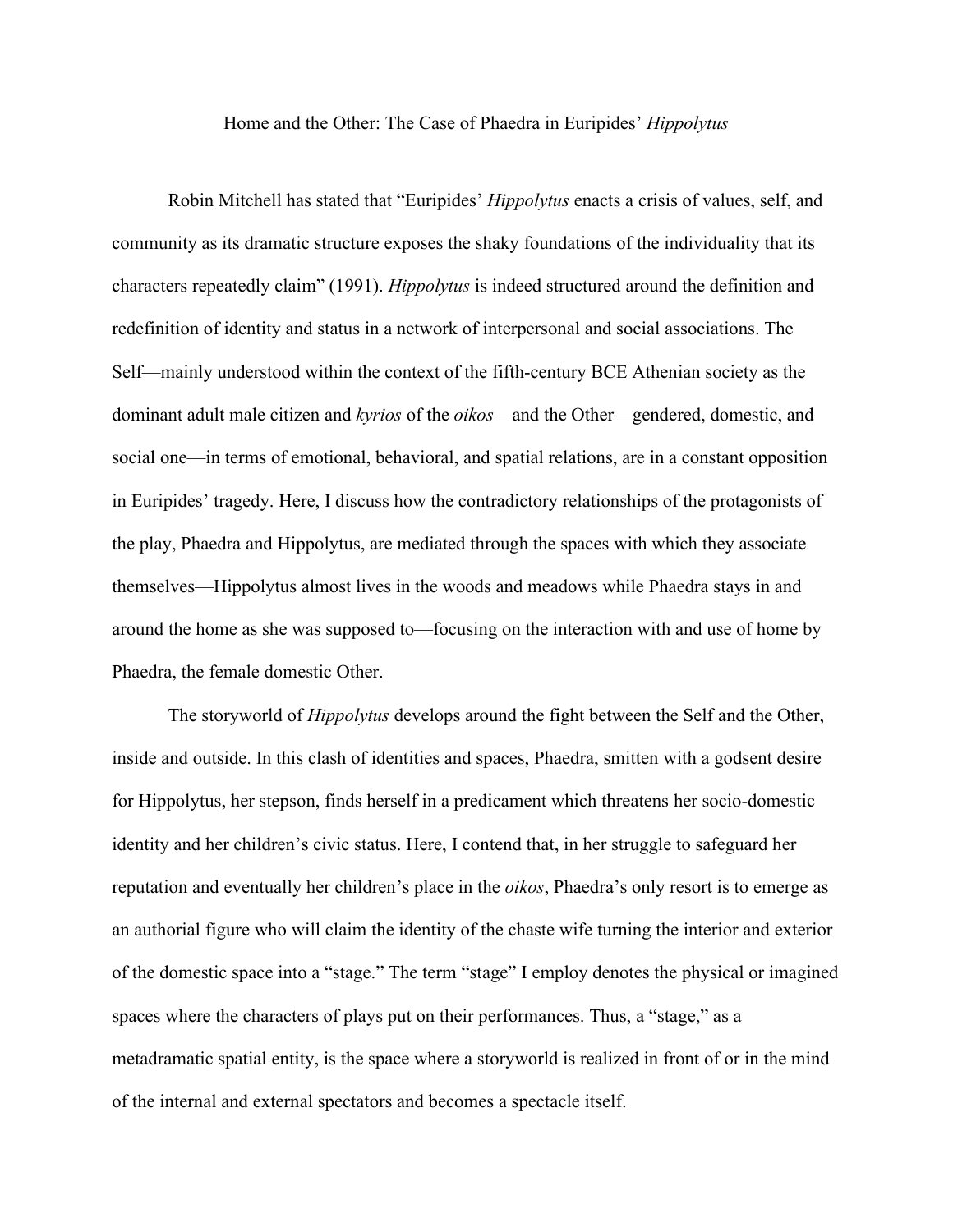Phaedra struggles between the role that society expects her to perform as the chaste female Other of an *oikos* in a civilized city and the role that the godly forces inside her impel her to assume abiding by the rules of wilderness/unordered spatial entities outside the civic reality. Her shaken and divided inner self is reflected on the home, the spatial entity that defines her identity. As Barbara Goff has noted, "the house, like Phaidra, is divided within itself" (1990). Both Phaedra and the house, her spatial *alter ego*, conceal a secret that will bring their eventual destruction. This secret can shatter Phaedra's socio-domestic identity by exposing her as a potential adulteress who consequently threatens the existence of the *oikos* itself. Hence, after the Nurse reveals Phaedra's illicit love to Hippolytus himself, Phaedra is trapped in a situation which challenges her socio-domestic self and exposes behaviors that disrupt the normal societal patterns—at least those that characterized fifth-century BCE Athens and the audience of Euripides' play—at the center of which lies the domestic space. Thus, I argue that in order to preserve her status and most importantly her children's role in the society of Athens, Phaedra transforms home into a silent "stage" where she takes on the role of the dedicated wife by turning her body, upon her death, into a performative space which performs the role of the ultimate exhibit of her integrity for her internal audience, Theseus. Finally, I conclude that Euripides' Phaedra documents an example of a threatened socio-domestic feminine identity that faces the pressure of the patriarchal structures of the society in which she lives.

## Bibliography

Goff, B. 1990. *The Noose of Words. Readings of Desire, Violence and Language in Euripides' Hippolytos*. Cambridge.